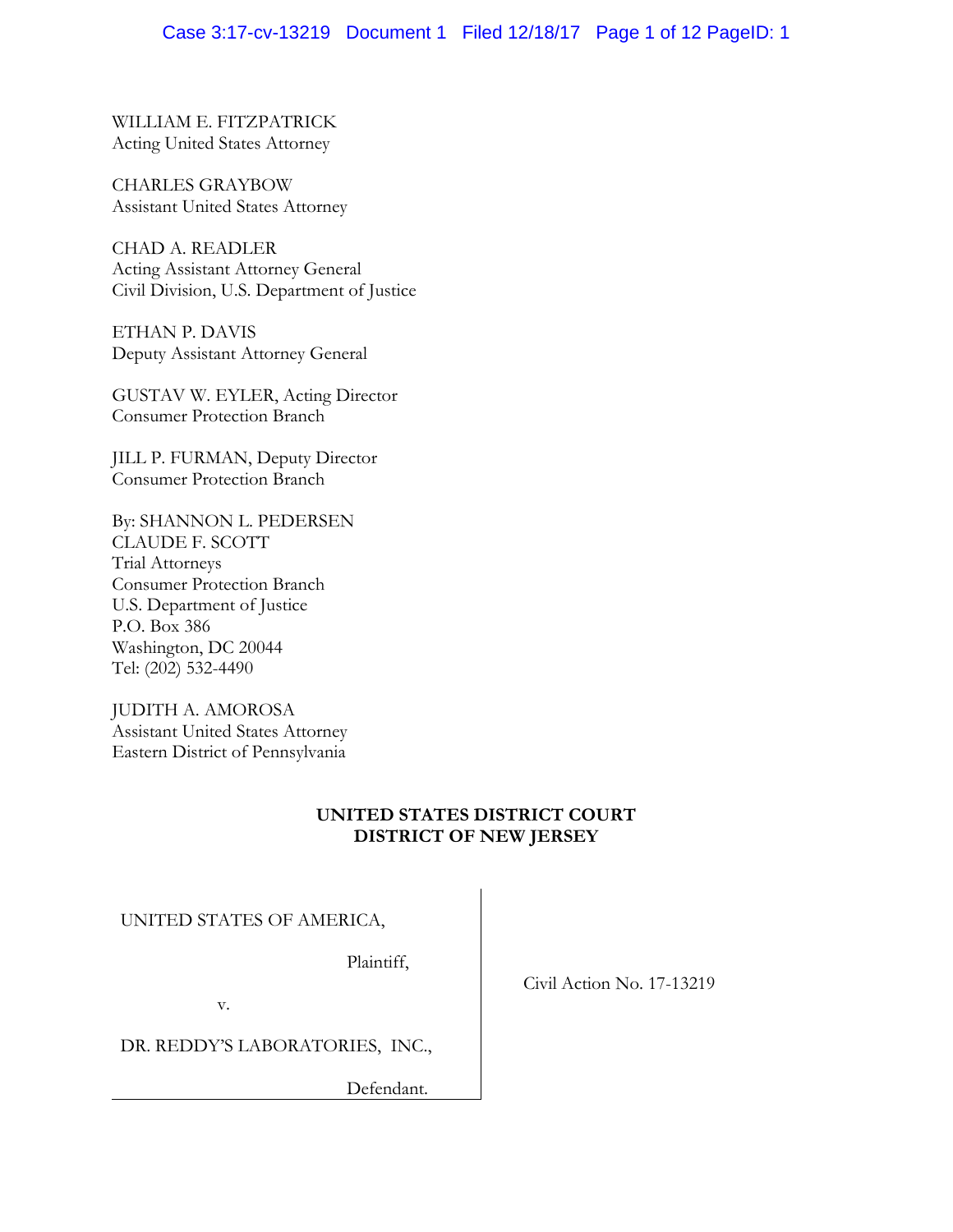Case 3:17-cv-13219 Document 1 Filed 12/18/17 Page 2 of 12 PageID: 2

#### **COMPLAINT**

 Plaintiff, the United States of America, by its undersigned attorneys, respectfully represents to this Court as follows:

# **INTRODUCTION**

1. The United States seeks civil penalties and other relief, as appropriate, against the defendant, Dr. Reddy's Laboratories, Inc. ("Dr. Reddy's") for its knowing violations of the Consumer Product Safety Act ("CPSA"), 15 U.S.C. §§ 2051 et seq., relating to the unlawful importation, manufacture, and distribution of prescription drugs that did not comply with the mandatory requirements promulgated under the Poison Prevention Packaging Act ("PPPA"), 15 U.S.C. §§ 1471–77.

2. Since the 1970s, the PPPA has protected children from the accidental ingestion of household oral prescription drugs by authorizing standards that require those drugs to be in special packaging that is child resistant ("child-resistant" packaging). Dr. Reddy's sold prescription drugs that should have been in child-resistant packaging. Engineers at Dr. Reddy's concluded that the packages for those drugs would not pass the tests required to prove child resistance. Instead of notifying the Consumer Product Safety Commission — let alone the public — that its drugs put children at risk, Dr. Reddy's quietly began changing its drug packaging while continuing to sell the drugs in untested packaging. Dr. Reddy's actions were unlawful; Dr. Reddy's knowingly violated the CPSA.

# **JURISDICTION AND VENUE**

3. This Court has jurisdiction over this action under 28 U.S.C. §§ 1331, 1345, 1355(a) and 15 U.S.C. §§ 2069(a), 2071(a).

4. Venue in this district is proper under 28 U.S.C. §§ 1391(b), (c), and 1395(a).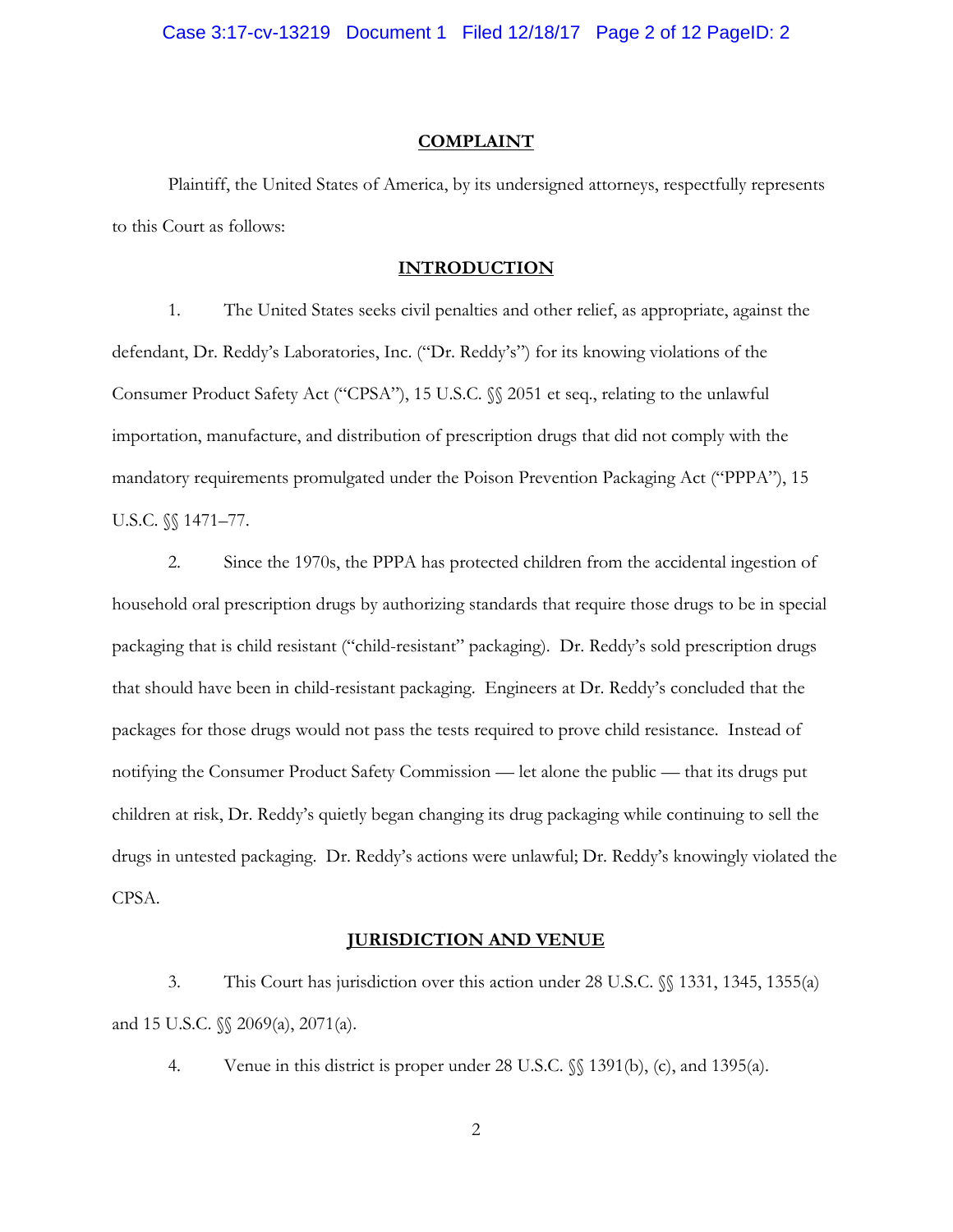#### **DEFENDANT**

5. Dr. Reddy's is a corporation organized and existing under the laws of New Jersey. Dr. Reddy's is located at 107 College Road East, Princeton, NJ, 08540, in southern Middlesex County (south of Raritan River).

6. Dr. Reddy's operates as the North American subsidiary of Dr. Reddy's Laboratories Limited, a corporation headquartered in Hyderabad, Telangana, India.

7. Dr. Reddy's imports, manufactures, and distributes throughout the United States household oral prescription drugs.

8. Dr. Reddy's is an importer, manufacturer, and distributor of products that are subject to the requirements of the CPSA, the PPPA, and the regulations issued thereunder.

### **POISON PREVENTION PACKAGING ACT**

9. Congress passed the PPPA in 1970 and authorized the Consumer Product Safety Commission ("CPSC" or "Commission") to establish special packaging standards for household substances when "special packaging is required to protect children from serious personal injury or serious illness resulting from handling, using, or ingesting such substance." 15 U.S.C. § 1472(a).

10. The PPPA defines "household substance" to include "any substance which is customarily produced or distributed for sale for consumption or use, or customarily stored, by individuals in or about the household." 15 U.S.C. § 1471(2). This definition includes prescription drugs. *See* 15 U.S.C. § 1471(2)(B).

11. The PPPA defines "special packaging" in part as "packaging that is designed or constructed to be significantly difficult for children under five years of age to open or obtain a toxic or harmful amount of the substance contained therein within a reasonable time." 15 U.S.C.  $$1471(4).$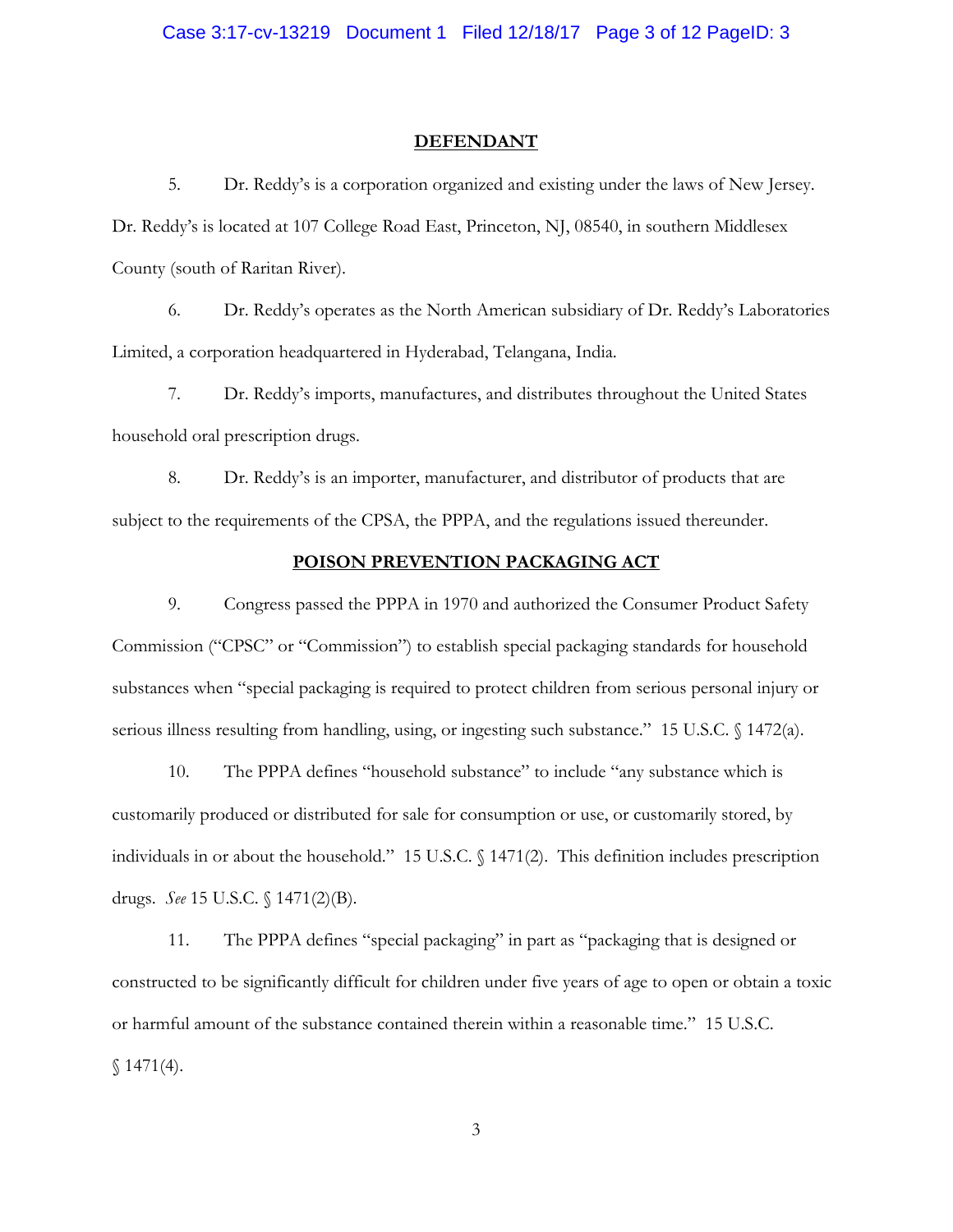#### Case 3:17-cv-13219 Document 1 Filed 12/18/17 Page 4 of 12 PageID: 4

12. Regulations promulgated pursuant to authority granted by the PPPA set forth mandatory standards for special packaging, including a detailed child test protocol used to determine if special packaging meets required effectiveness specifications. 16 C.F.R. §§ 1700.15, 1700.20. Children between 42 and 51 months of age perform the actual tests, and a test failure for the prescription drug packaging at issue in this case — unit packaging or "blister packages" — depends on the toxicity of the packaged drug. 16 C.F.R. § 1700.20(a)(2).

13. Oral prescription drugs are substances requiring special packaging. 16 C.F.R.  $$1700.14(a)(10).$ 

# **CONSUMER PRODUCT SAFETY ACT**

14. The CPSA prohibits the sale, offer for sale, manufacture for sale, distribution in commerce, or importation into the United States of any product or substance that is regulated under the CPSA or any other Act enforced by the Commission that is not in conformity with an applicable consumer product safety rule or similar rule, regulation, standard, or ban under any other Act enforced by the Commission. 15 U.S.C.  $\sqrt{2068(a)(1)}$ .

15. The CPSA requires every manufacturer, distributor, and retailer of a product over which the Commission has jurisdiction to immediately report to the Commission upon obtaining information reasonably supporting the conclusion that such product fails to comply with any rule, regulation, standard, or ban under the CPSA or any Act enforced by the Commission; contains a defect which could create a substantial product hazard; or creates an unreasonable risk of serious injury or death, unless such manufacturer, distributor, or retailer has actual knowledge that the Commission has been adequately informed of such failure, defect, or risk. 15 U.S.C. § 2064(b)(2)– (4).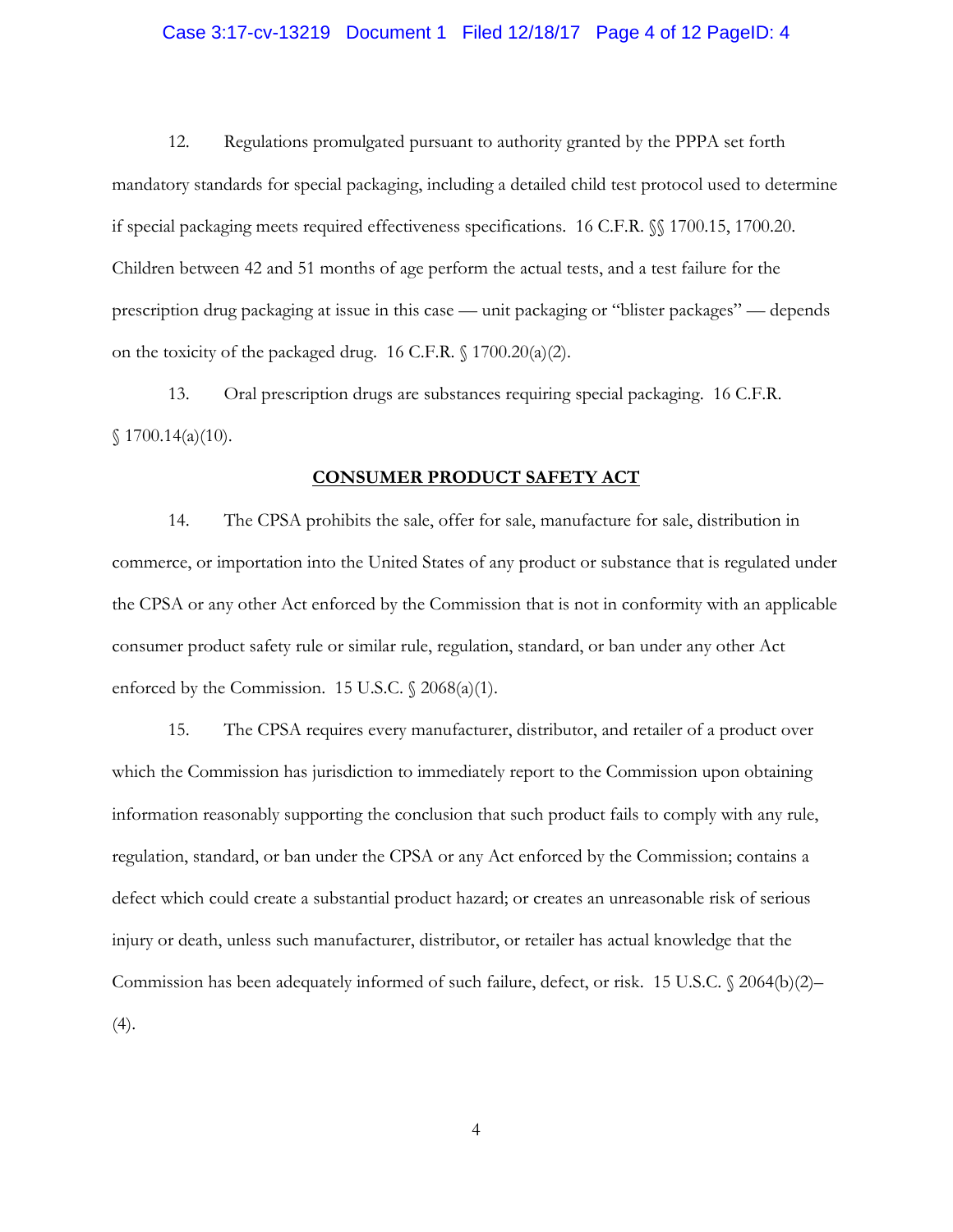# Case 3:17-cv-13219 Document 1 Filed 12/18/17 Page 5 of 12 PageID: 5

16. Under the Commission's regulations, "immediately" means "within 24 hours" after a company has obtained the requisite information. 16 C.F.R. § 1115.14(e). The regulations permit initial reports to be made to the CPSC by telephone or in writing. 16 C.F.R. § 1115.13(b), (c).

17. Knowledge of product safety related information is imputed to a company when an employee of the company, capable of appreciating the significance of the information, receives it. 16 C.F.R. § 1115.14(b).

18. The failure to furnish information required by 15 U.S.C. § 2064(b) is a prohibited act under the CPSA. 15 U.S.C. § 2068(a)(4).

19. The CPSA also requires that every manufacturer of a product which is subject to a consumer product safety rule under the CPSA or similar rule, ban, standard, or regulation under any other Act enforced by the Commission and which is imported for consumption or warehousing or distributed in commerce (and the private labeler of such product if such product bears a private label) shall issue a certificate which shall certify, based on a test of each product or upon a reasonable testing program, that such product complies with all rules, bans, standards, or regulations applicable to the product under the CPSA or any other Act enforced by the Commission, and shall specify each such rule, ban, standard, or regulation applicable to the product. 15 U.S.C. § 2063(a)(1).

20. The failure to furnish a certificate as required by 15 U.S.C.  $\sqrt{2063(a)(1)}$  is a prohibited act under the CPSA. 15 U.S.C. § 2068(a)(6).

21. Any person who knowingly violates 15 U.S.C. § 2068 is subject to civil penalties. 15 U.S.C. § 2069(a)(1). The CPSA defines "knowingly" as "(1) the having of actual knowledge, or (2) the presumed having of knowledge deemed to be possessed by a reasonable man who acts in the circumstances, including knowledge obtainable upon the exercise of due care to ascertain the truth of representations." 15 U.S.C. § 2069(d).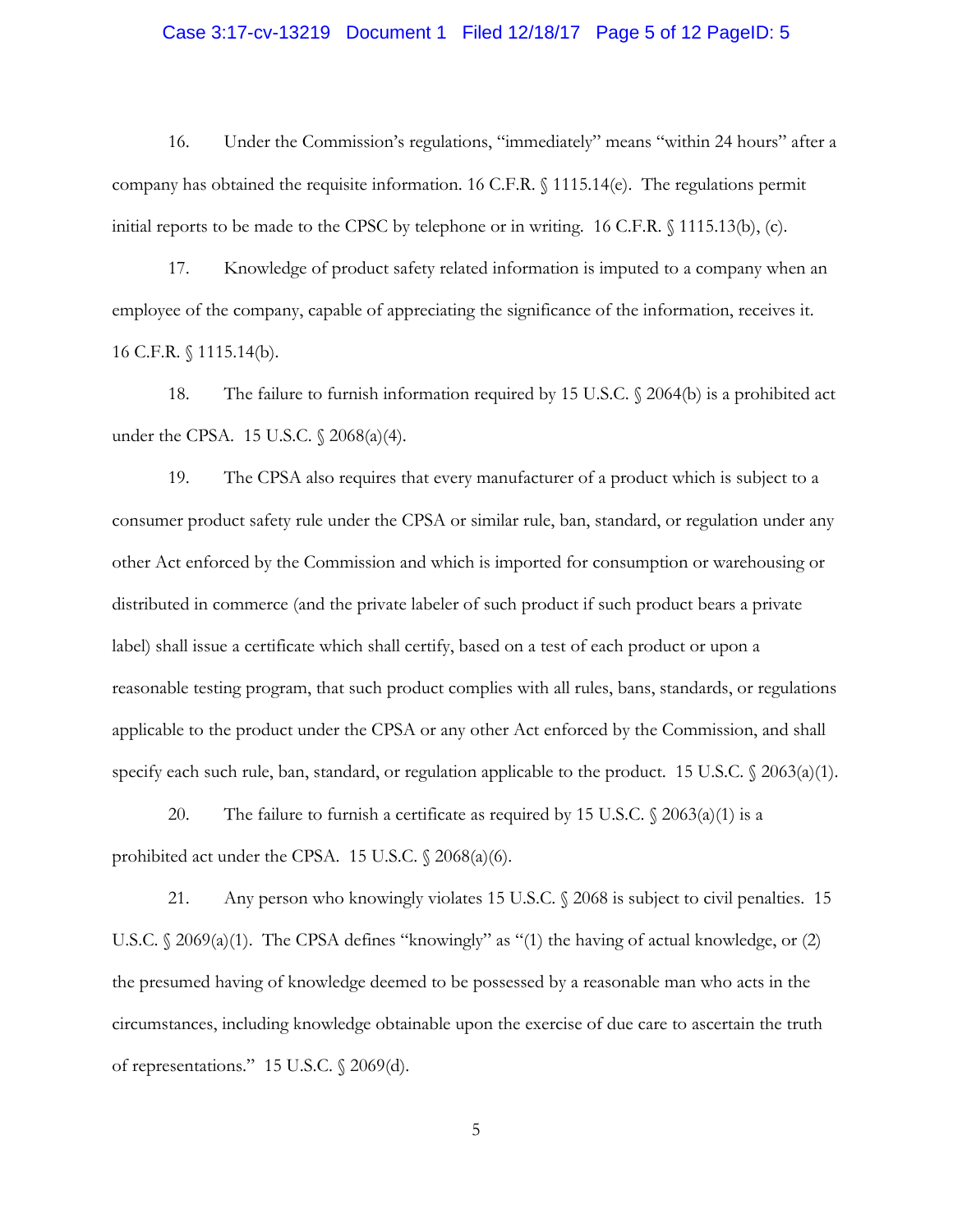#### Case 3:17-cv-13219 Document 1 Filed 12/18/17 Page 6 of 12 PageID: 6

22. On August 14, 2008, the Consumer Product Safety Improvement Act of 2008 ("CPSIA"), Pub. L. No. 110-314, 122 Stat. 3016, amended the CPSA to, amongst other things, make PPPA violations prohibited acts subject to civil penalties and to make applicable the mandatory reporting under 15 U.S.C. § 2064(b) and the requirement for conformity certification under 15 U.S.C. § 2063(a) to prescription drugs required to be in child-resistant packaging.

23. The Commission stayed enforcement of the CPSIA's conformity certification requirements until February 10, 2010. The Commission's public notice of the lifting of the stay informed manufacturers that products subject to the PPPA and its regulations would require testing and certificates of general conformity for all products manufactured after February 10, 2010. 74 Fed. Reg. 68,588, 68,591 (Dec. 28, 2009).

### **FACTS**

24. Dr. Reddy's manufactured and imported the prescription drugs ciprofloxacin, fluoxetine, ondansetron, risperidone, and sumatriptan packaged in individual blister packs ("Subject Products") from its parent company in India. The Subject Products were in oral dosage forms and were sold for the consumption or use by individuals at home. Dr. Reddy's imported and distributed for sale the Subject Products to retail pharmacies throughout the United States.

25. In or around November 2010, Dr. Reddy's employees requested that its parent company in India manufacture placebo samples of its currently marketed prescription drugs packaged in blister packs so Dr. Reddy's could test those packages for child resistance.

26. In or around February 2011, Dr. Reddy's packaging engineers authored a report entitled "Risk Analysis on current Rx Blister Products" that discussed the requirements of the CPSA and the PPPA. This report outlined the PPPA's child test protocol for determining compliance with the PPPA's child-resistant packaging standards and discussed the ramifications to Dr. Reddy's of a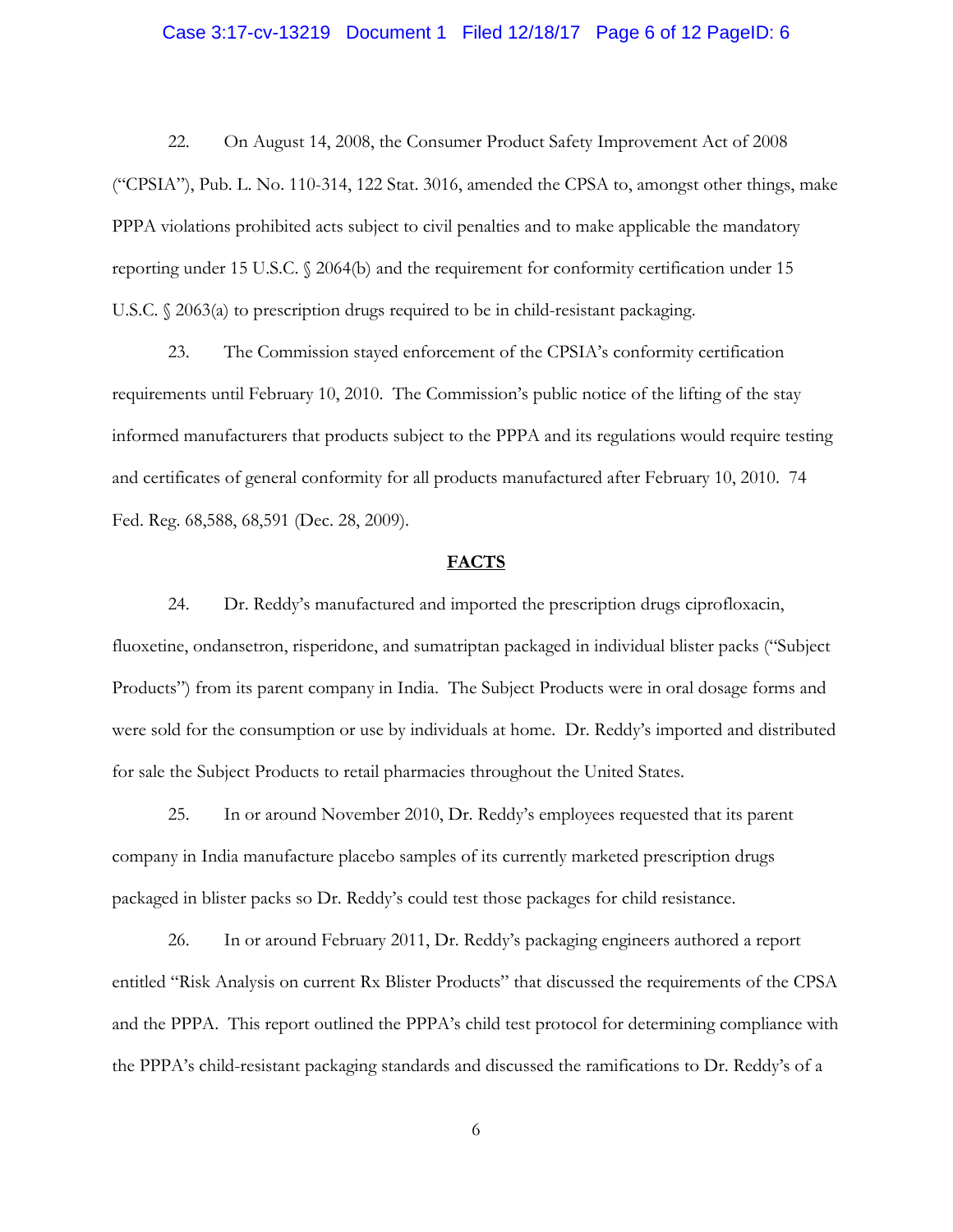# Case 3:17-cv-13219 Document 1 Filed 12/18/17 Page 7 of 12 PageID: 7

failed test, including that Dr. Reddy's would have to report the failure to the Commission and face a possible civil "fine" for marketing a non-compliant product. The packaging engineers, aware of the significance of the information they outlined in the report, presented the report to other employees of Dr. Reddy's.

27. The Risk Analysis report recommended that Dr. Reddy's immediately change the packaging of certain Subject Products rather than proceed to testing, due to the expectation that the existing packaging of those products would fail the child test protocol.

28. In a section entitled "Overdose Stories," the Risk Analysis report identified the harm that could come to children from the accidental ingestion of prescription drugs by describing the symptoms and medical treatment, including hospitalization, of children who had ingested drugs with the same active pharmaceutical ingredients as some of the Subject Products.

29. The Risk Analysis report warned that Dr. Reddy's was not in compliance with the CPSIA for any of the Subject Products, and that if caught, Dr. Reddy's would have to "accept the consequences." The Risk Analysis report further warned that Dr. Reddy's lack of required certificates for the Subject Products put Dr. Reddy's prescription drug business at risk.

30. Following the packaging engineers' presentation of the Risk Analysis report to other Dr. Reddy's employees, Dr. Reddy's began developing replacement packaging for the Subject Products.

31. Even though Dr. Reddy's recognized it needed to change and test the packaging for the Subject Products, it continued to distribute the Subject Products in the existing, untested packaging.

32. On or about May 12, 2011, Dr. Reddy's received from India placebo samples of at least two of the Subject Products in the existing, untested packaging. Dr. Reddy's did not subject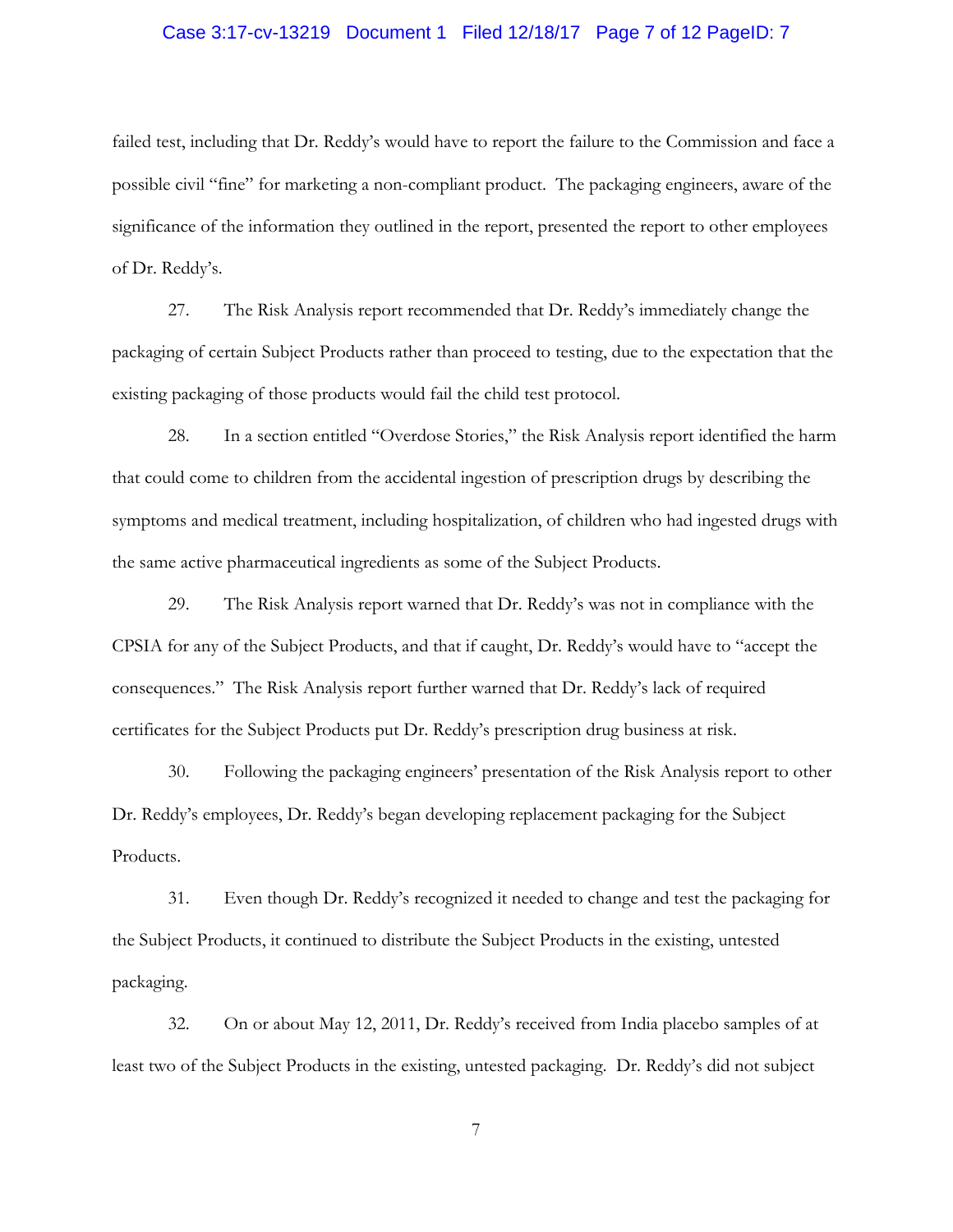### Case 3:17-cv-13219 Document 1 Filed 12/18/17 Page 8 of 12 PageID: 8

the packaged placebos to the child test protocol to ascertain whether the packaging complied with the PPPA's mandatory standards for child resistance despite having requested placebo samples for that very purpose.

33. On February 22, 2012, Dr. Reddy's told the Commission that placebo samples had been or were in the process of being created to test replacement packaging for the Subject Products.

34. On April 2, 2012, Dr. Reddy's submitted a report to the Commission pursuant to 15 U.S.C. § 2064(b) concerning a prescription drug with the same active pharmaceutical ingredient as one of the Subject Products. In that report, Dr. Reddy's represented to CPSC that the blister packaging for that prescription drug had failed the child test protocol, and because that packaging was similar to the existing, untested packaging for one of the Subject Products, the Subject Product's packaging also may not comply with the PPPA's mandatory standard for child-resistant packaging.

35. On May 31, 2012, the Commission issued a Notice of Non-Compliance to Dr. Reddy's concerning the Subject Products.

36. On June 14, 2012, Dr. Reddy's represented to the Commission that it had ceased distribution of the Subject Products by and between March 30, 2012, and June 1, 2012.

### **COUNT 1**

37. The United States re-alleges and incorporates by reference paragraphs 1–36 as if set forth fully herein.

38. Dr. Reddy's did not comply with the PPPA's child test protocol requirements in 16 C.F.R. § 1700.20(a) to ensure that the Subject Products complied with the PPPA's mandatory childresistant packaging standards.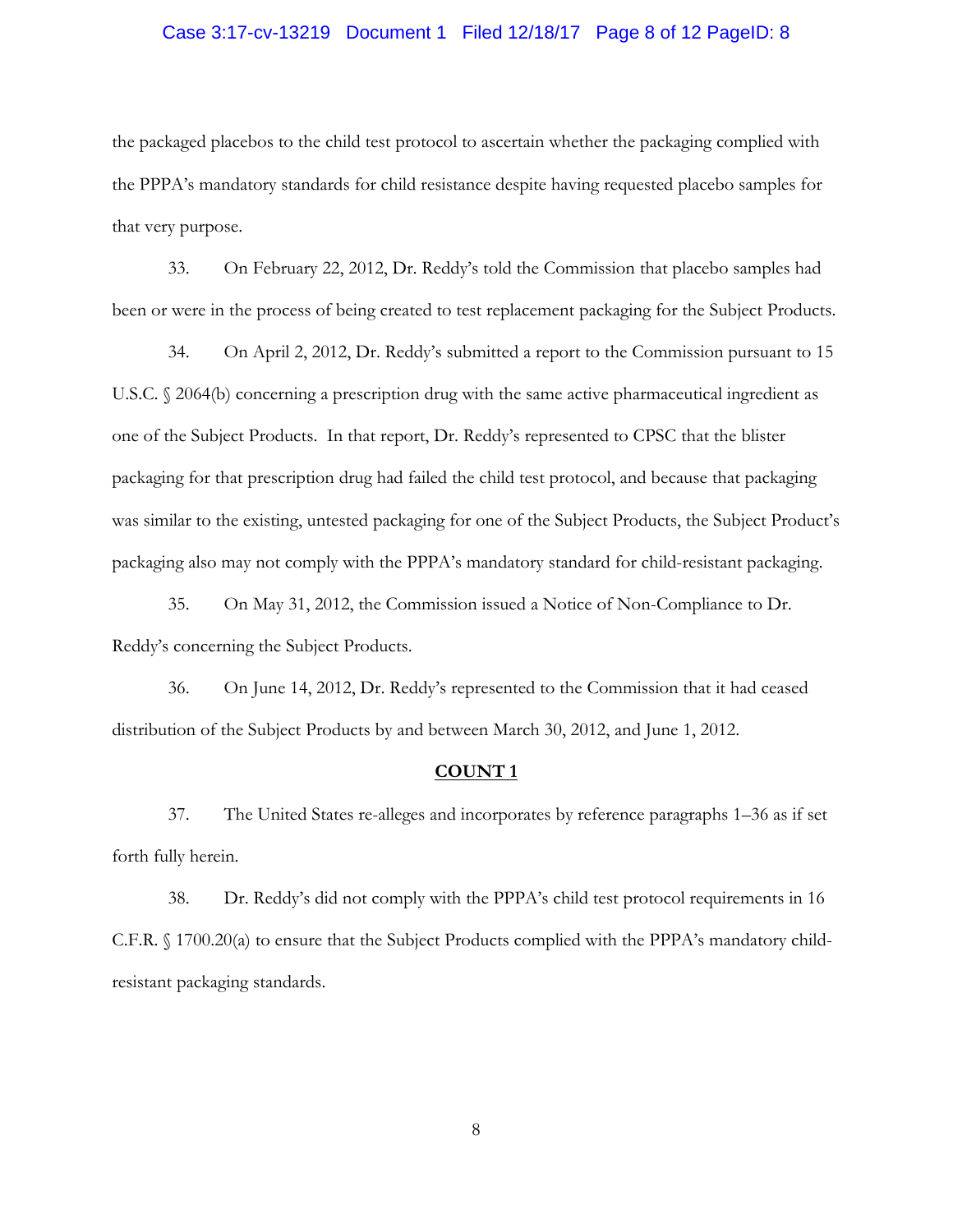# Case 3:17-cv-13219 Document 1 Filed 12/18/17 Page 9 of 12 PageID: 9

39. Dr. Reddy's acted "knowingly" within the meaning of the CPSA because it either had actual knowledge of the Subject Product's noncompliance or could have obtained such knowledge upon the exercise of due care. 15 U.S.C. § 2069(d).

40. Separately as to each individual package of the Subject Products sold, offered for sale, manufactured for sale, distributed in commerce, or imported into the United States, Dr. Reddy's knowingly violated 15 U.S.C. § 2068(a)(1) by selling, offering for sale, manufacturing for sale, distributing in commerce, or importing into the United States products that were not in conformity with a consumer product safety rule or similar rule, regulation, standard, or ban under an Act enforced by the Commission, namely, the PPPA.

### **COUNT 2**

41. The United States re-alleges and incorporates by reference paragraphs 1–36 as if set forth fully herein.

42. After August 14, 2008, the date the CPSIA was enacted, Dr. Reddy's obtained information that reasonably supported the conclusion that the Subject Products failed to comply with the PPPA; contained a defect which could create a substantial product hazard; or created an unreasonable risk of serious injury or death. However, Dr. Reddy's failed to report immediately to the Commission as required by the CPSA. 15 U.S.C. § 2064(b).

43. Dr. Reddy's acted "knowingly" within the meaning of the CPSA because it either had actual knowledge of the failure to comply, defect, or risk, or could have obtained such knowledge upon the exercise of due care. 15 U.S.C. § 2069(d).

44. Separately as to each individual package of the Subject Products sold, offered for sale, manufactured for sale, distributed in commerce, or imported into the United States, Dr. Reddy's knowingly violated 15 U.S.C. § 2068(a)(4) by failing to immediately inform the CPSC upon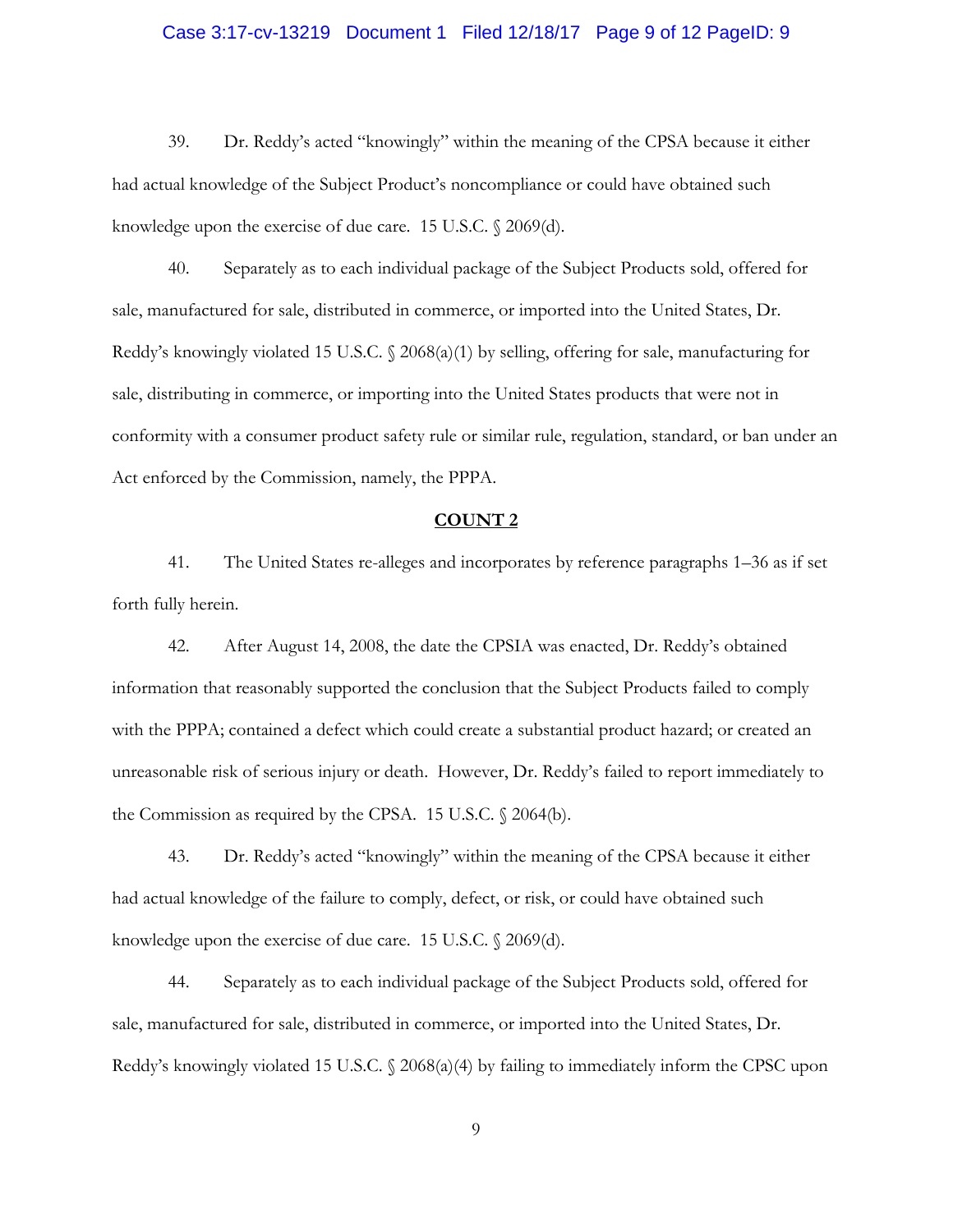# Case 3:17-cv-13219 Document 1 Filed 12/18/17 Page 10 of 12 PageID: 10

obtaining information that reasonably supported the conclusion that the Subject Products failed to comply with a rule, regulation, standard or ban under the CPSA or any other Act enforced by the Commission, namely, the PPPA; contained a defect which could create a substantial product hazard; and created an unreasonable risk of serious injury or death. These violations began from the time Dr. Reddy's obtained the information about the failure to comply, defect, or risk, and continued until Dr. Reddy's had actual notice that the Commission was adequately informed.

# **COUNT 3**

45. The United States re-alleges and incorporates by reference paragraphs 1–36 as if set forth fully herein.

46. After August 14, 2008, the date the CPSIA was enacted, Dr. Reddy's knew that the CPSIA imposed additional requirements for general conformity certification and that the Subject Products were subject to those requirements.

47. After February 10, 2010, the date CPSC lifted its stay of enforcement, Dr. Reddy's did not furnish general conformity certifications pursuant to 15 U.S.C. § 2063(a) certifying, based on a test of each product or upon on a reasonable testing program, that the Subject Products complied with all rules, bans, standards, or regulations applicable to the products under the CPSA or an Act enforced by the Commission, namely, the PPPA.

48. Dr. Reddy's acted "knowingly" within the meaning of the CPSA because it either had actual knowledge of the failure to furnish certificates or could have obtained such knowledge upon the exercise of due care. 15 U.S.C. § 2069(d).

49. For each of the Subject Products, Dr. Reddy's knowingly violated 15 U.S.C. § 2068(a)(6) by failing to furnish a certificate as required by the CPSA.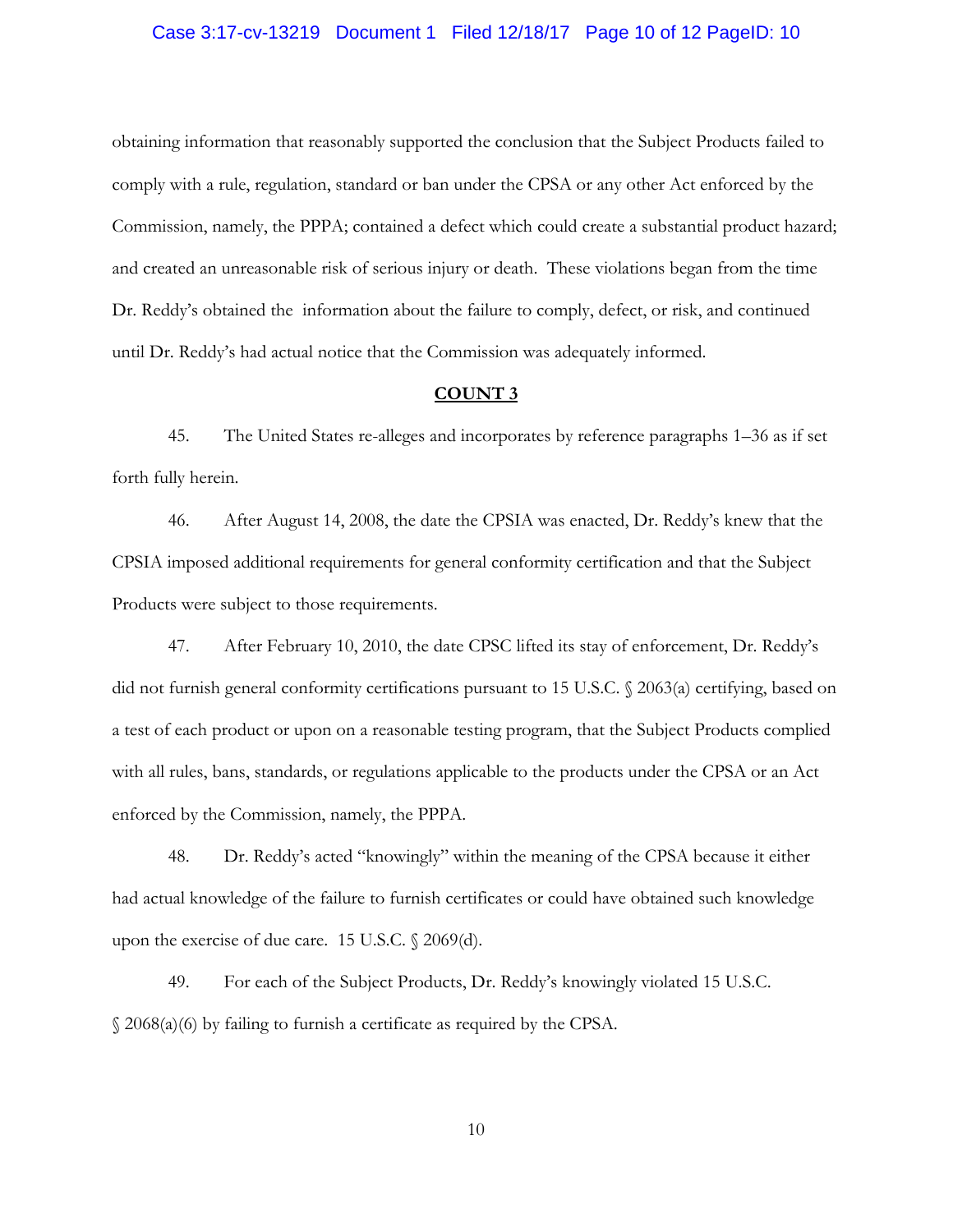### **PRAYER FOR RELIEF**

WHEREFORE, the United States respectfully requests this Court:

Ι. Assess civil penalties against Dr. Reddy's in accordance with 15 U.S.C. § 2069 for

each separate violation and for all related series of violations alleged in Counts 1-3 of this

Complaint;

II. Award injunctive relief as appropriate; and

III. Grant the United States its costs and such other and further relief as the Court

deems just and proper.

Dated this 18th day of December, 2017.

Respectfully submitted,

WILLIAM E. FITZPATRICK **Acting United States Attorney** 

**CHARLES GRAYBOW** Assistant United States Attorney

CHAD A. READLER Acting Assistant Attorney General Civil Division

ETHAN P. DAVIS Deputy Assistant Attorney General

**GUSTAV W. EYLER** Acting Director **Consumer Protection Branch** 

**JILL P. FURMAN** Deputy Director

ear

SHANNON L. PEDERSEN CLAUDE F. SCOTT **Trial Attorneys Consumer Protection Branch**